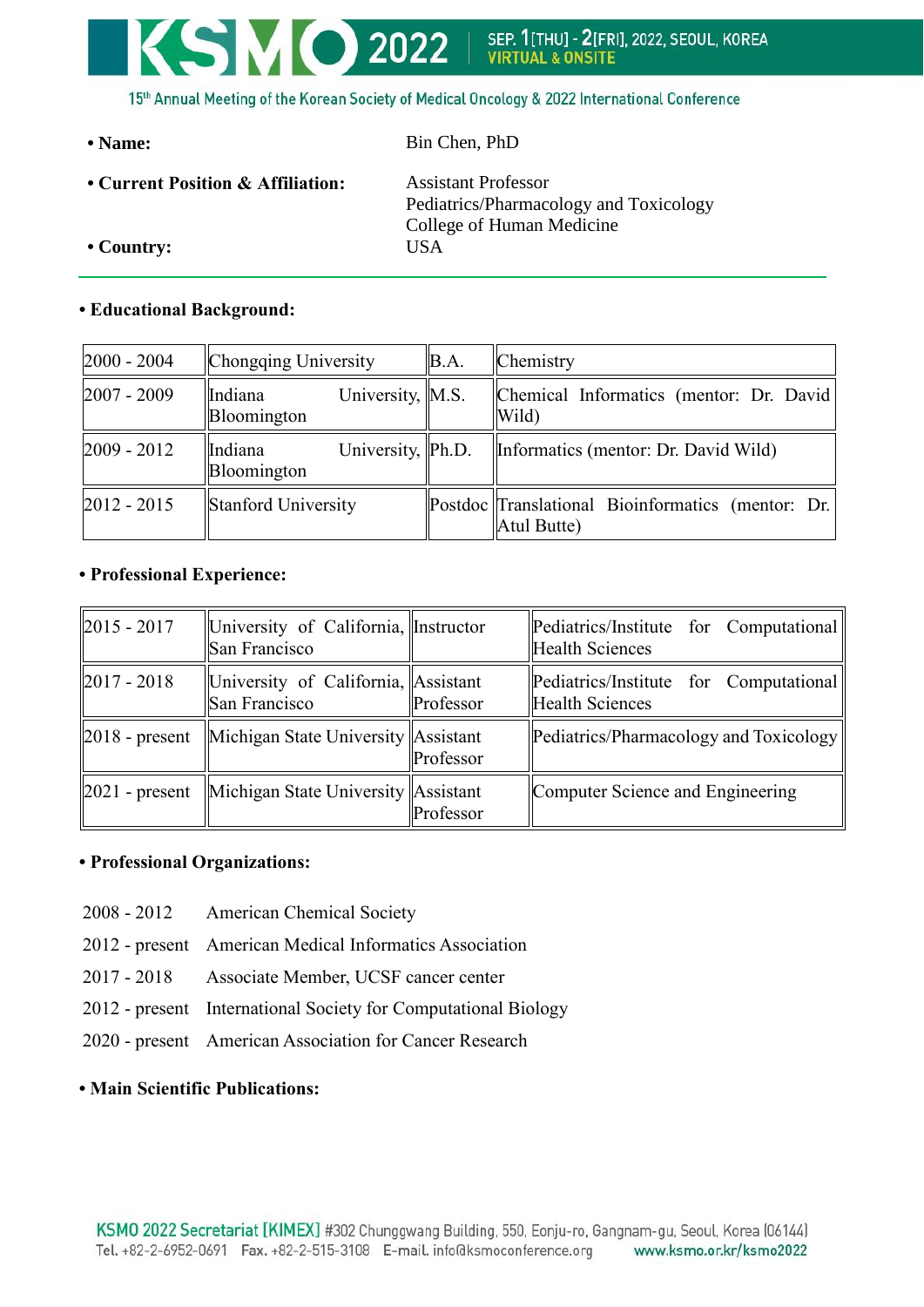

15th Annual Meeting of the Korean Society of Medical Oncology & 2022 International Conference

## **Submitted/Preprint (as a key contributor)**

1. Jing Xing#, Rama Shankar#, Aleksandra Drelich#, Shreya Paithankar, Eugene Chekalin, Thomas Dexheimer, Surender Rajasekaran, Chien-Te Kent Tseng\*, **Bin Chen**\*, Reversal of Infected Host Gene Expression Identifies Repurposed Drug Candidates for COVID-19, PMID:32511305, PMC7217282, under evaluation in Science Translational Medicine

#### **Press**

- \* New process to identify existing drugs for potential COVID-19 treatments (MSU today)
- \* MSU scientist testing existing drugs to fight COVID-19 (wlns)

\* Researchers at East Lansing's MSU Use Computational Process to Find Existing Drugs to Treat COVID-19 (dbusiness)

2. Ke Liu\*, Mingdian Tan, Benjamin S. Glicksberg, Shreya Paithankar, Samuel So, Mei-Sze Chua, **Bin Chen**, Deciphering cancer metastasis with pan-cancer transcriptomic comparison, under review in Science Advances

We conduct transcriptomic comparisons in seven cancer types to decipher the complexity of liver metastases. We first develop DEBoost to identify differentially expressed (DE) genes between metastatic and primary cancer cells. The following functional analysis suggests that liver metastases of prostate cancer and pancreatic neuroendocrine tumor are more active in cell cycling than their respective primary cancers whereas other cancer types not. The expressions of DE genes have limited associations with clinical measures, indicating most of them may be passenger DE genes of the metastasis process. We cluster DE genes based on their chromosome coordinates to uncover copy number differences and further confirm 19p13.12 amplification drives metastasis in Basal-like breast cancer. Finally, we show that metastatic cancer cells could partially mimic the secretome of hepatocytes by selectively expressing liver-specific genes encoding secreted proteins. Our work provides a novel framework to study cancer metastasis using pan-cancer transcriptomic data.

**3.** Shan-Ju Yeh, Jing Xing, Mengying Sun, Ke Liu, Shreya Paithankar, Jiayu Zhou, **Bin Chen**\* In silico expanding of molecular measures from gene expressions through transfer learning**,** under revision in Briefing in Bioinformatics

Gene expression profiling of cancer cell lines becomes routine today; however, obtaining comprehensive molecular characterization and cellular responses for a new cell line is not trivial when resources are very limited. Here, we present TransCell, a deep transfer learning framework that utilizes the knowledge derived from pan-cancer tumor samples to predict molecular features and responses. Compared to the five state-of-art methods, TransCell has the best performance in the prediction of complicated tasks: metabolite (Spearman: 0.74), gene effect score (or gene dependency, Spearman: 0.69), and drug sensitivity (Spearman: 0.65), and has comparable performance in the prediction of easy tasks: mutation (AUC: 0.86), copy number variation (Spearman: 0.81) and protein expression (Spearman: 0.74). TransCell improved the performance by over 50% in drug sensitivity prediction and was further applied to expand the drug sensitivity of 101 pediatric cancer cell lines.